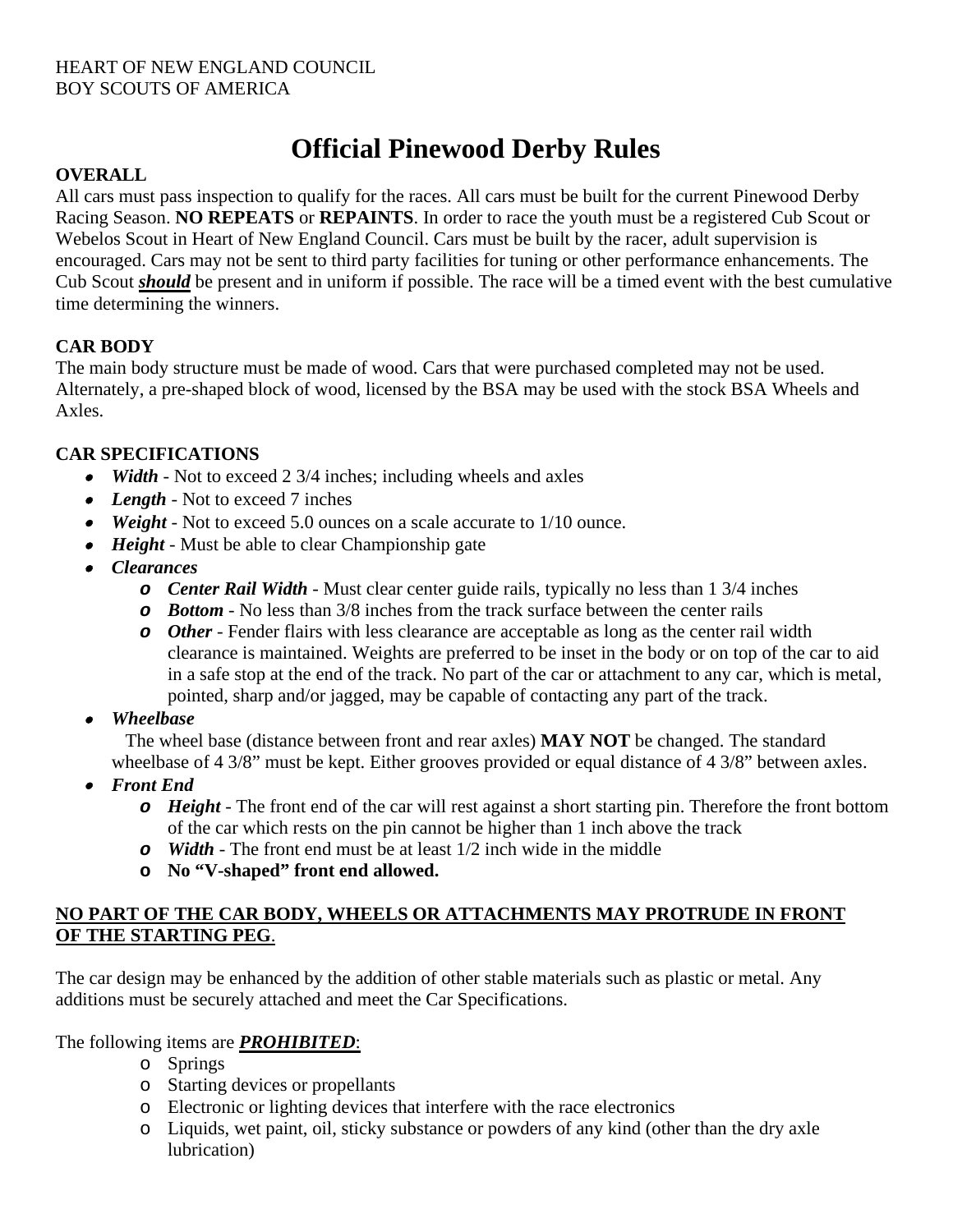- o Glass or excessively fragile parts
- o Bearings, bushings, washers, sleeves, hubcaps or inserts attached to or in contact with the axle, body or wheels
- o Loose objects or objects that could become loose on the car
- o Magnets

#### **WHEELS**

Use only Official BSA Grand Prix Wheels with the BSA molding mark

All lettering/numbering, both inside and outside, must remain visible. The fluting and other BSA markings on the outside wheel area must remain visible. Outer wheel surface may be lightly sanded, shaved or polished to remove surface imperfections, mold casting burrs and off center wheel bores. Outer wheel surface must not be reshaped in any way in an attempt to lighten the wheel, minimize tread contact or alter aerodynamics. Tread surface must be flat and parallel to the wheel bore. Coning the hubs and truing the inside tread edge is allowed. Tread width may not be less than 7.5 mm. You may add material such as glue, fingernail polish or tape to the inside of the wheel, but no material may be removed from the inside surface.

Wheel bore treatment is allowed including polishing and/or tapping. Wheel bores may not be filled and redrilled to alter the bore diameter or to achieve better fit with the axle.

The following wheel modifications are **PROHIBITED**:

- o Rounding of tread surface/wheel edges
- o Grooving, H-cutting or V-cutting
- o Narrowing the tread surface, other than truing the inside tread edge
- o Drilling sidewalls
- o Hollowing, sanding or otherwise removing or modifying from inside the wheel
- o Filling of any wheel surface with any type of material

There must be four wheels on the car, however, it is not required that all four wheels make contact with the track surface.

Each wheel must be mounted on an axle, on the outside of the car, in the vertical position. Each wheel must be attached directly to the wood body of the car by an approved BSA axle and spin freely. No part of the wheel may overlap the center guide rail by more than 1/8 inch. The two rear wheels and the two front wheels must be positioned directly across the body from each other. Staggered wheelbases are **NOT ALLOWED.**

**PLEASE NOTE**: There are aftermarket modified wheels that are **LIGHTENED**. This is usually done by turning the wheels on a lathe and removing material from the inside of the wheel. These wheels are **NOT** allowed and are **EASILY RECOGNIZED** at inspection. Cars with these wheels will not be permitted to race.

#### **AXLES**

BSA Nail Type axles are required with an overall diameter of no less than .084 inches for each wheel. Some polishing and/or modification is allowed as long as the overall diameter is not reduced below the .084 requirement.

Grooving of the axles is **PROHIBITED**.

Axles must not be connected to any device that mechanically alters rotation or spin. Axles must be mounted in the wood sections of the car using the precut axle grooves or grooves that keep the wheel base the original distance of 4 3/8"apart. The axle grooves can be altered for alignment purposes only.